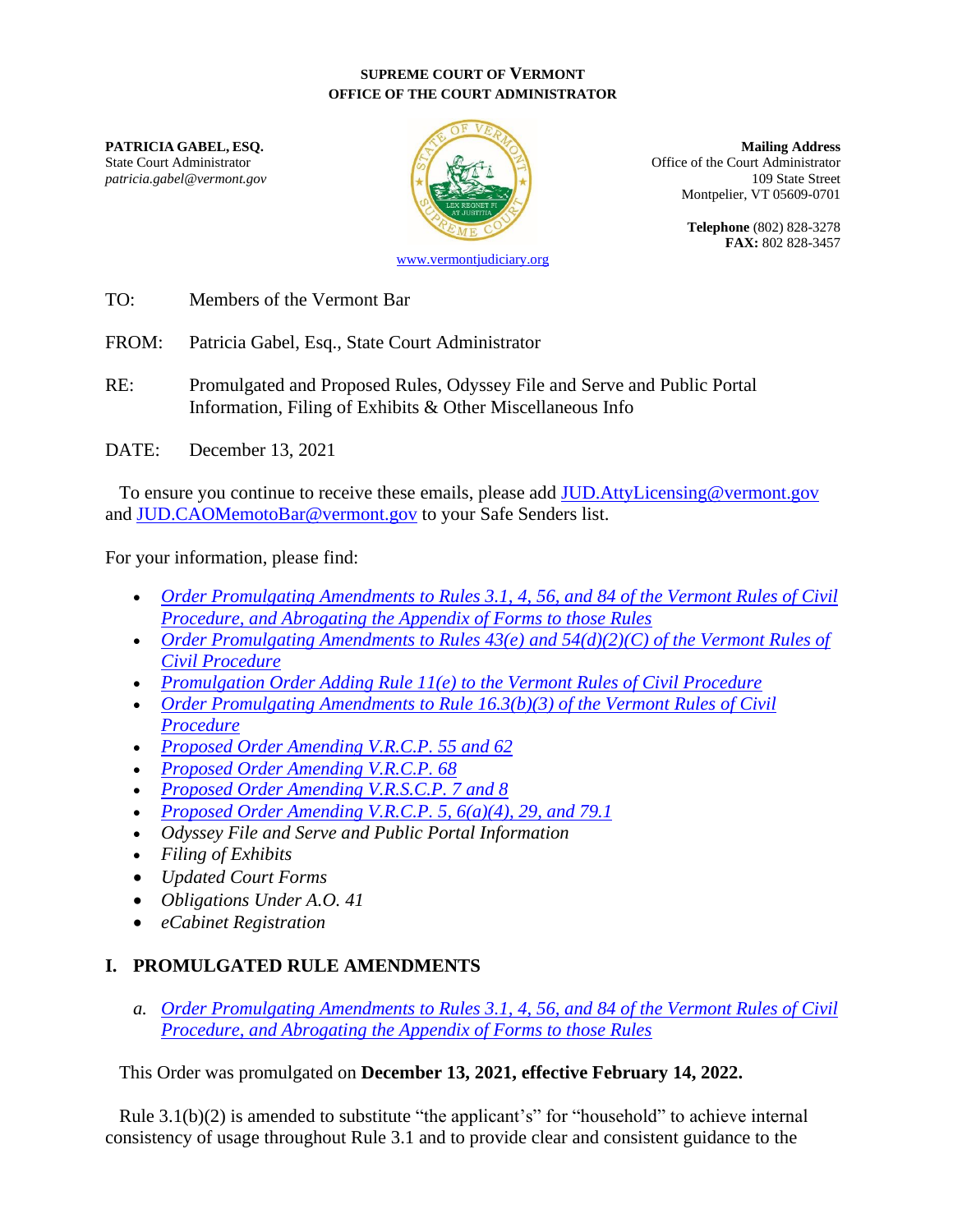Court Administrator in developing forms to implement the rule. The party seeking waiver of fees and payment of costs is denoted "the applicant" everywhere else in the rule. The retention of "household" to describe income to be counted in paragraph  $(b)(2)$  when the rule was generally amended in 2020 was inconsistent with the general purpose of the 2020 amendments and created a confusing ambiguity in the application of the rule.

Rule 56 is amended to delineate the timing and the content of motions for summary judgment, oppositions to summary judgment motions, and motions in reply to opposition. Amended Rule 56(b) is amended to provide in one place the filing times for the three principal procedural steps for which amended Rule 56 provides. Amended Rule 56(c) requires that responses to the movant's statement of undisputed facts are to be provided in numbered paragraphs corresponding to those of the movant's statement, and that statements of additional facts—disputed or undisputed—be submitted in a separate statement, with numbered paragraphs. These provisions respond to prior concerns that nonmoving parties were causing confusion by incorporating additional material in their oppositions to the movant's statement.

Rules 4 and 84 are amended concurrently with the abrogation of the Appendix of Forms. Rule 84 and the Appendix of Forms were originally adopted with the Vermont Rules of Civil Procedure in 1971 on the model of the 1938 Federal Rules of Civil Procedure. Federal Rule 84 and the federal Appendix of Forms were abrogated in 2015. For at least five years, the Vermont Court Administrator's office has been publishing new and amended forms on the Judiciary website in a "Forms Library," which now contains a great number and wide variety of detailed forms. The present amendment of Rule 84 establishes the Judiciary website as the primary source of forms and reflects the reality that approval is now the Court Administrator's responsibility. The amended rule continues to indicate that the forms are sufficient under the rules and provide the standards of simplicity and brevity.

### *b. [Order Promulgating Amendments to Rules 43\(e\) and 54\(d\)\(2\)\(C\) of the Vermont Rules of](https://www.vermontjudiciary.org/sites/default/files/documents/PROMULGATEDVRCP43%28e%29_54%28d%29%282%29%28C%29--STAMPED.pdf)  [Civil Procedure](https://www.vermontjudiciary.org/sites/default/files/documents/PROMULGATEDVRCP43%28e%29_54%28d%29%282%29%28C%29--STAMPED.pdf)*

This Order was promulgated on **December 13, 2021, effective February 14, 2022.**

Rules 43(e) and 54(d)(2)(C) are amended to replace the references to V.R.C.P. 78, which was abrogated by order of June 7, effective August 9, 2021, with a reference to V.R.C.P. 7(b), added by that order and embodying the provisions of V.R.C.P. 78(b)(2) in revised form.

# *c. [Promulgation Order Adding Rule 11\(e\) to the Vermont Rules of Civil Procedure](https://www.vermontjudiciary.org/sites/default/files/documents/PROMULGATEDVRCP11%28e%29--STAMPED.pdf)*

This Order was promulgated on **December 13, 2021, effective February 14, 2022.**

Rule 11(e) is added at the suggestion of the Supreme Court to make permanent an emergency provision permitting use in a civil action of remote means to obtain attestations of parties. The Rule applies whenever these rules otherwise require the filing of a statement made under oath, an affidavit, or a notarized document. It is a narrower version of 28 U.S.C. § 1746, which applies to statutory requirements as well.

*d. [Order Promulgating Amendments to Rule 16.3\(b\)\(3\) of the Vermont Rules of Civil](https://www.vermontjudiciary.org/sites/default/files/documents/PROMULGATEDVRCP16.3%28b%29%283%29--STAMPED.pdf)  [Procedure](https://www.vermontjudiciary.org/sites/default/files/documents/PROMULGATEDVRCP16.3%28b%29%283%29--STAMPED.pdf)*

This Order was promulgated on **December 13, 2021, effective February 14, 2022.**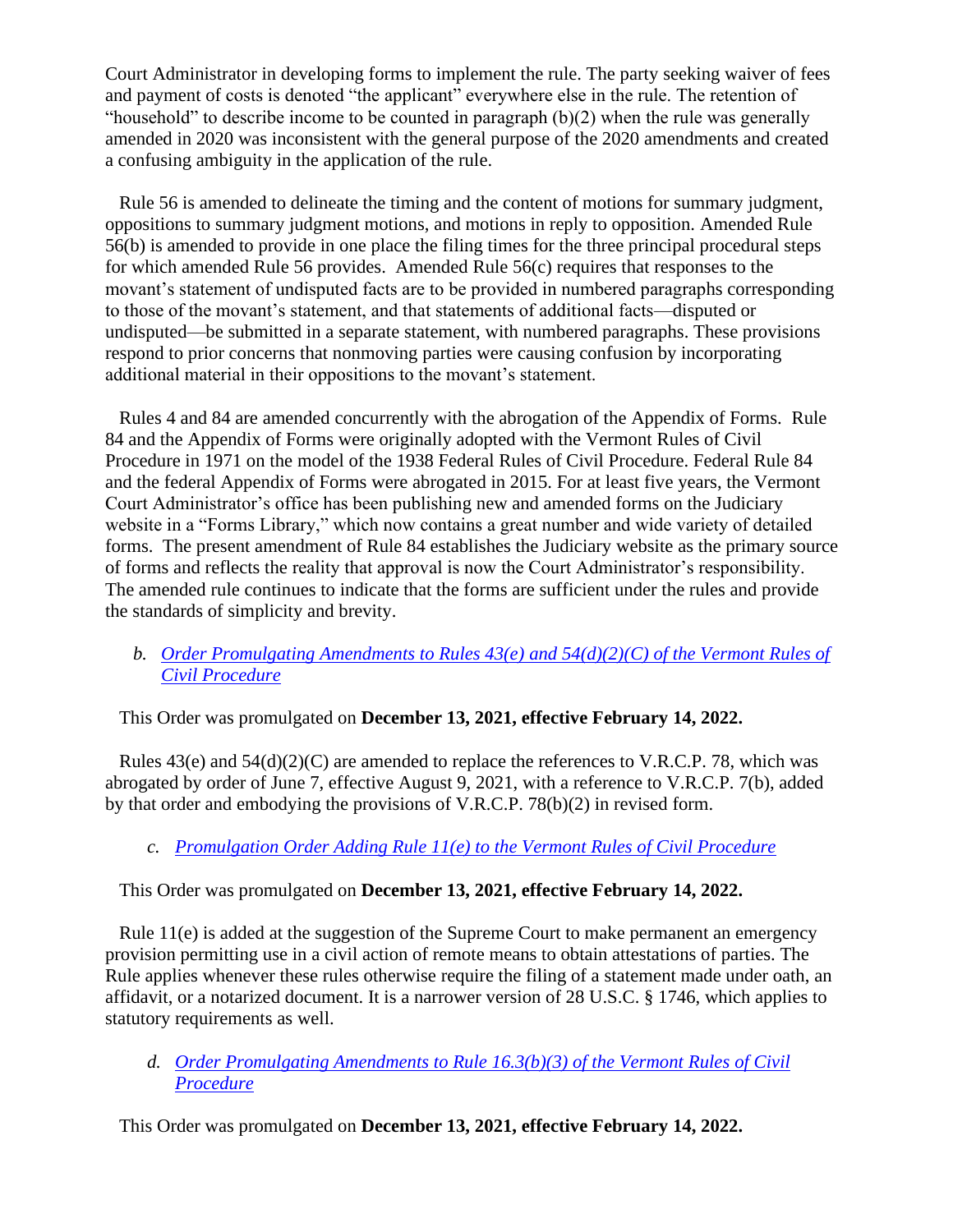Rule 16.3(b)(3) is amended, pursuant to the Supreme Court's directive under Administrative Order 49, ¶ 13, that the Civil Rules Advisory Committee "consider whether a permanent change to the rules relating to participation in remote mediation is advisable."

Prior to these amendments, Rule 16.3(b)(3) required parties and counsel to attend a mediation unless they "stipulate otherwise or the court, for good cause, excuses participation or authorizes telephone participation. The present amendments retain the basic structure of Rule 16.3(b) that inperson attendance is the default position, with an option for remote mediation if the parties so stipulate or the court, in its discretion, so orders or excuses a party.

### **II. PROPOSED RULE AMENDMENTS (NOTE: THE FOLLOWING AMENDMENTS HAVE BEEN PROPOSED AND HAVE NOT BEEN APPROVED BY THE SUPREME COURT.)**

### *a. [Proposed Order Amending V.R.C.P. 55 and 62](https://www.vermontjudiciary.org/sites/default/files/documents/PROPOSEDVRCP55_62--FOR%20COMMENT.pdf)*

The proposed amendment to Rule 55 resolves for civil actions the problem that there is no requirement that the party who has obtained a default judgment serve a copy of that judgment on the party against whom the judgment was entered. The problem had been addressed in a 2020 series of amendments to the Vermont Rules of Small Claims Procedure. Proposed Rule 55(d) is added to make specific the responsibility of a party who has obtained a default judgment to serve a copy of the judgment on the defaulting party and file proof of such service.

Comments on these proposed amendments should be sent by **February 14, 2022,** to Allan Keyes, Esq., Chair of the Advisory Committee on the Rules of Civil Procedure, at the following address:

> Allan Keyes, Esq., Chair Advisory Committee on the Rules of Civil Procedure [ark@rsclaw.com](mailto:ark@rsclaw.com)

### *b. [Proposed Order Amending V.R.C.P. 68](https://www.vermontjudiciary.org/sites/default/files/documents/PROPOSEDVRCP68--FOR%20COMMENT_0.pdf)*

The proposed amendment to Rule 68 allows plaintiffs to make offers of judgment. The change was initially adopted as an emergency amendment to make the practice more widely available at a time when in-person civil jury trials were largely on hold pursuant to Administrative Order No. 49, ¶ 24. The present amendment makes the change permanent.

Comments on these proposed amendments should be sent by **February 14, 2022,** to Allan Keyes, Esq., Chair of the Advisory Committee on the Rules of Civil Procedure, at the following address:

> Allan Keyes, Esq., Chair Advisory Committee on the Rules of Civil Procedure [ark@rsclaw.com](mailto:ark@rsclaw.com)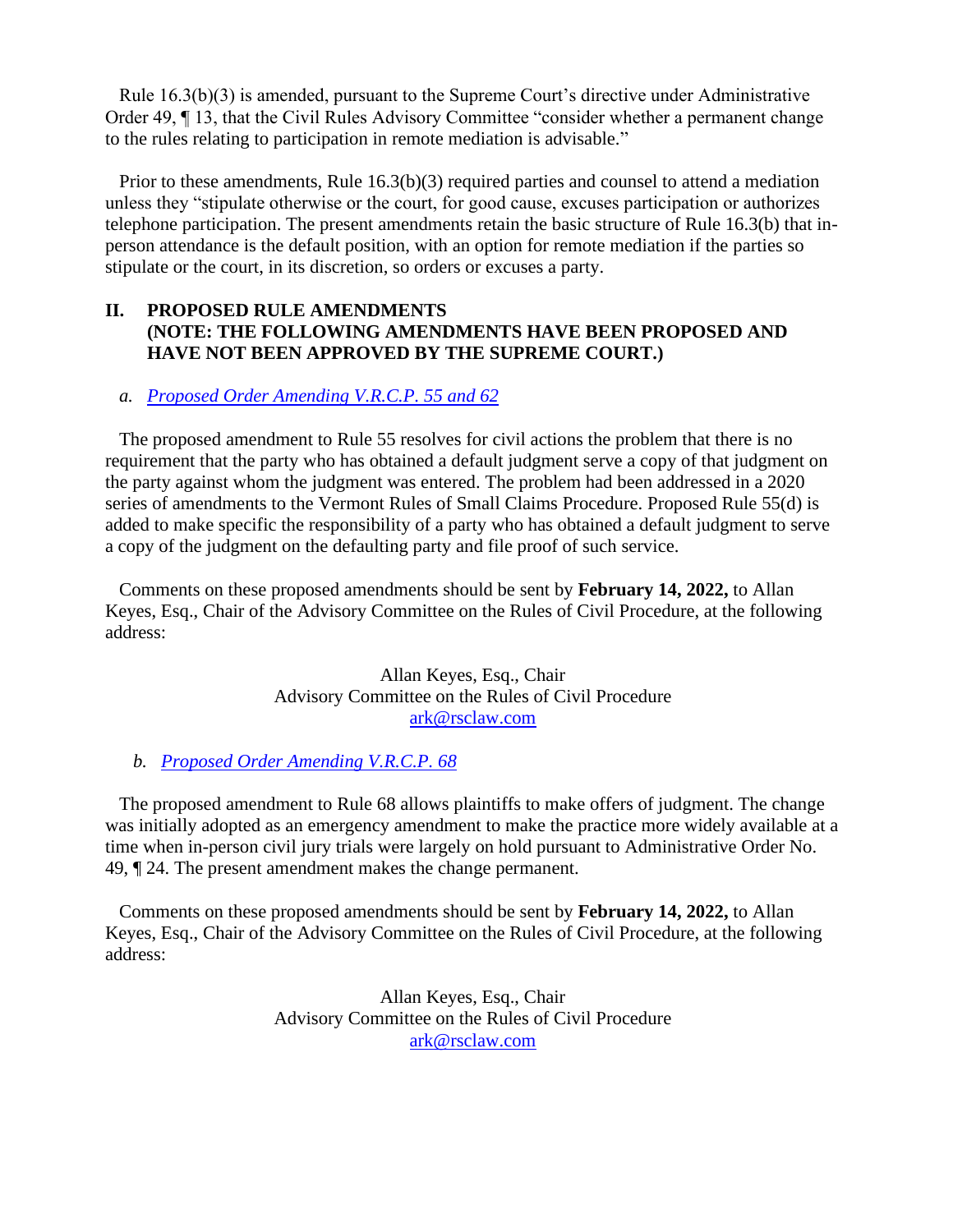#### c. *[Proposed Order Amending V.R.S.C.P. 7 and 8](https://www.vermontjudiciary.org/sites/default/files/documents/PROPOSEDVRSCP7_8--FOR%20COMMENT.pdf)*

The proposed amendment to V.R.S.C.P. 7 addresses issues that have been plaguing the small claims docket. The proposed amendment requires personal service of judgments before financial disclosure hearings can be held and extends the time period between new financial disclosure hearings, The proposed amendments also include some simple language changes to make the rules clearer. Simultaneously adopted amendments of V.R.S.C.P. 8 modernize and simplify the contempt process for failure to appear at a disclosure hearing.

Comments on these proposed amendments should be sent by **February 14, 2022,** to Allan Keyes, Esq., Chair of the Advisory Committee on the Rules of Civil Procedure, at the following address:

### Allan Keyes, Esq., Chair Advisory Committee on the Rules of Civil Procedure [ark@rsclaw.com](mailto:ark@rsclaw.com)

#### d. *[Proposed Order Amending V.R.C.P. 5, 6\(a\)\(4\), 29, and 79.1](https://www.vermontjudiciary.org/sites/default/files/documents/PROPOSEDVRCP%205_6%28a%29%284%29_29_79.1--FOR%20COMMENT.pdf)*

Rule 5 is amended at the request of the Supreme Court to make permanent certain provisions of Administrative Order 49 that permit filing and serving documents by email in certain circumstances.

Proposed Rule 5(a) is carried forward and sets forth the service requirement for all documents subsequent to the summons and complaint or for which the rules may provide another mode of service.

Proposed new Rule 5(b)(1) defines the five methods of service—using the efiling system, email, delivery, mailing, and leaving with the clerk.

Proposed new Rule 5(b)(2) sets forth five required or permitted methods of service. Subparagraph (2)(A) makes clear that service between electronic filers must be made through the electronic filing system, or by another method agreed between the parties, as provided in Rule 11(d) of the 2020 Vermont Rules for Electronic Filing.

Proposed new Rule 5(b)(2)(B) delineates the methods of service for nonelectronic filers, which includes self-represented parties or other participants that have not elected or are not required to electronically filed. Those individuals may serve or be served by delivery, mailing, or commercial carrier. Email service may be made in three circumstances. First, email service can be used if a self-represented party files a notice of appearance and provides both an email address and consent to be served at the email in accordance with simultaneously amended Rule 79.1(d). Second, the parties may agree to service by email in a signed writing filed with the court. Last, if a non-efiler does not have a valid physical or postal address, service can be made by email even if consent was not provided in the notice of appearance. The rule formerly allowed for service by leaving with the clerk where no address was known. Leaving with the clerk is now authorized by Rule  $5(b)(2)(B)(iii)$  if no valid physical, postal, or email address is known.

Proposed new Rule 5(b)(2)(C) addressed efilers who have not properly created a service contact on the public list as required by Rule 4(b) of the 2020 Vermont Rules for Electronic Filing. In that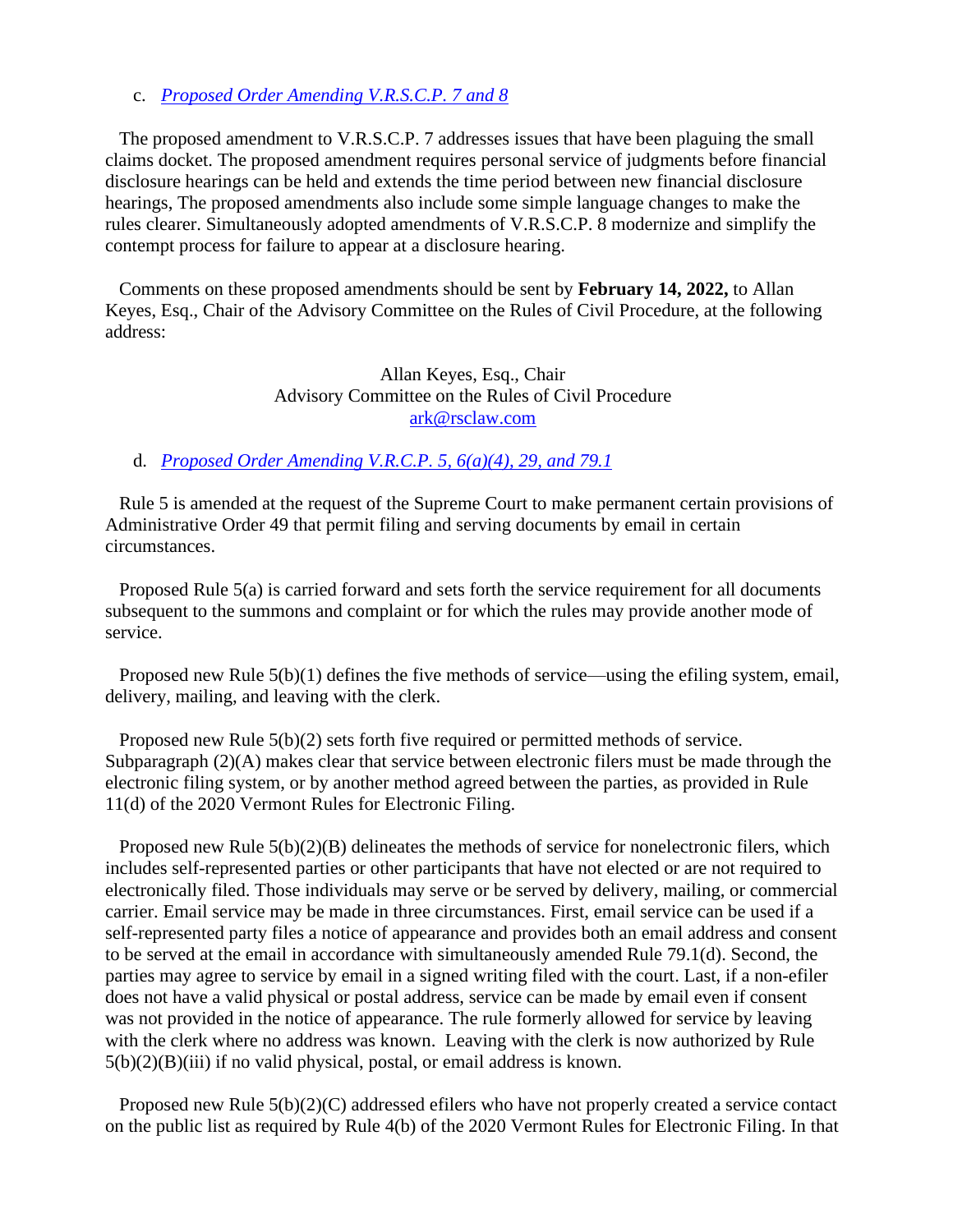instance, other efilers cannot serve by using the electronic filing system. The rule allows service by delivery or mailing, or by email if agreed by the parties in a writing filed with the court.

Proposed new Rule 5(b)(2)(D) pertains to service of discovery documents that are not filed with the court. Under this provision efilers must serve discovery documents by using the electronic filing system. Service by or on non-efilers may be made by mailing or delivery. In either case, the parties can agree on a different method of service. Because service of discovery documents is less formalized, the agreement is not required to be signed or filed with the court, in contrast to agreements for alternate service of documents filed with the court.

The standards for email filing are in new Rule 5(e)(4) and Rule 5(e)(5) specifies the filing date for documents depending on how they are filed.

Rule  $5(e)(6)$  carries forward former Rule  $5(e)(4)$ , with a sentence making clear that, if it is available, an inmate may file and serve by email as provided for other litigants.

Rule 5(e)(7) carries forward former Rule 5(e)(5) with the elimination of a reference to the 2010 Vermont Rules for Electronic Filing, which are obsolete.

Rule 5(f) (form of papers and documents) is carried forward with minor amendments and broken into two paragraphs to address nonelectronically and electronically filed documents separately.

Rules  $5(g)$  (separation of nonpublic data), and (h) (certificate of service) are carried forward without change.

New Rule 5(h) incorporates several definitions pertaining to filing and service from the 2020 Vermont Rules for Electronic Filing.

The proposed amendment to Rule  $6(a)(4)$  is made in conjunction with Rule  $5(e)(5)(B)$  to specify that the last day for filing by email ends at midnight in the court's time zone.

The proposed amendment to Rule 29 conforms to concurrent changes in Rule 5 regarding service of discovery materials. Under new Rule 5(b)(2)(D), discovery between electronic filers must be made by using the electronic filing system unless the parties consent to service by another method such as through email or file sharing. Discovery on or by nonelectronic filers is made by mailing or delivery. Again, email or another method can be used if the parties agree.

The proposed amendment to Rule 79.1 clarifies what is required from a self-represented party. The title of the rule is amended to indicate that it contains provisions related to self-represented parties. The headings of subdivisions (b), (c), and (d) are amended for clarity. Subdivision (b) is amended to make the contact information on a notice of appearance the same as for Rule 11(a).

Rule 79.1(d) requires self-represented parties to file and sign a Notice of Appearance for selfrepresented party. The form contains contact information to facilitate both service by other parties and notice by the court. Under the proposed rule, self-represented parties can consent to receive service by email. This conforms to a contemporaneous amendment to Rule  $5(b)(2)(B)(ii)$ .

Rule 79.1(i), which required attorneys to provide an eCabinet registration number, is deleted as obsolete.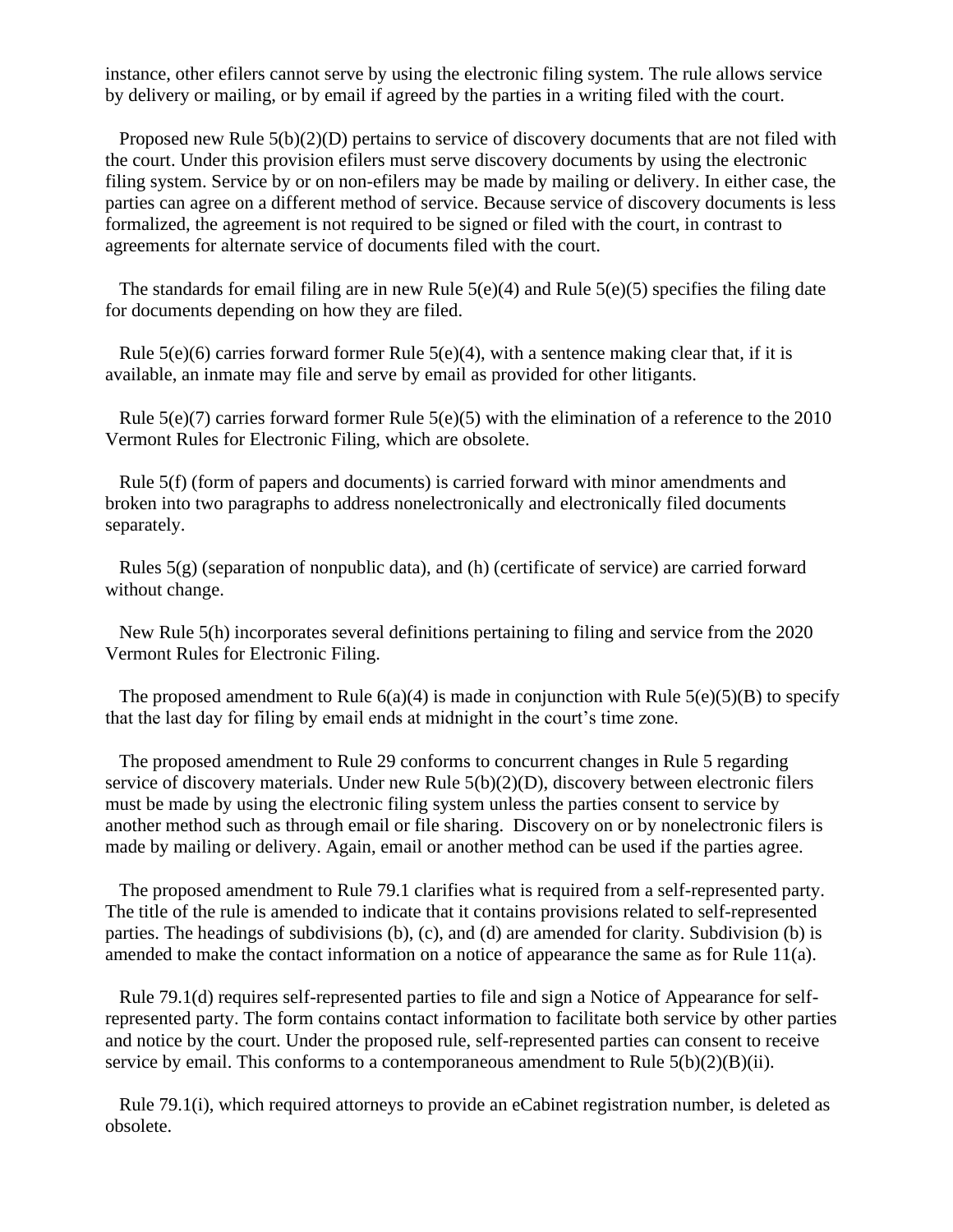Comments on these proposed amendments should be sent by **February 14, 2022,** to Allan Keyes, Esq., Chair of the Advisory Committee on the Rules of Civil Procedure, at the following address:

### Allan Keyes, Esq., Chair Advisory Committee on the Rules of Civil Procedure [ark@rsclaw.com](mailto:ark@rsclaw.com)

## **III. ODYSSEY FILE & SERVE AND PUBLIC PORTAL INFORMATION**

As of April 1, 2021, there is a new efiling use fee structure for users of Odyssey File & Serve (OFS). The new per case fee is \$14 per filer or firm, payable upon a party's first filing after April 1, 2021. This replaces the previous \$5.25 fee per envelope model. The Judiciary encourages all practitioners and others interested to learn more at [www.vermontjudiciary.org/efiling](https://www.vermontjudiciary.org/efiling)

Currently, all trial courts, the Environmental Division, the Judicial Bureau and the Supreme Court are using Odyssey and accepting electronic filings through Odyssey File & Serve. Please use the following links to access Odyssey electronic filing and portal systems and for more information.

Attorneys must select the party they represent as the "person responsible for fees" in the Fee section of the filing process. Additionally, when the attorney represents more than one party, attorneys should continue to select the same party as the "person responsible for fees"; otherwise, the attorney will incur an additional efiling use fee.

**Odyssey File & Serve.** Odyssey File & Serve (OFS) is the platform through which you will electronically file with the courts. To access OFS, please visit <https://vermont.tylerhost.net/ofsweb>You can access user guides through the "User Guides" link in the "Self Help" window. You can also access docket-specific user guides and a new Frequently Asked Questions on the judiciary's website at [https://www.vermontjudiciary.org/about-vermont](https://www.vermontjudiciary.org/about-vermont-judiciary/electronic-access/electronic-filing)[judiciary/electronic-access/electronic-filing](https://www.vermontjudiciary.org/about-vermont-judiciary/electronic-access/electronic-filing) For technical support regarding Odyssey File & Serve, please contact Tyler Technologies at 800-297-5377 or [efiling.support@tylertech.com](mailto:efiling.support@tylertech.com)

If you have procedural questions about OFS, please email the judiciary at [JUD.EFileSupport@vermont.gov](mailto:JUD.EFileSupport@vermont.gov)

**Odyssey Public Portal**. The Odyssey Public Portal allows you to view your case files. To access the portal, please visit<https://publicportal.courts.vt.gov/Portal/> Before you can view your case files, you must first register in the portal and then request elevated access. The Public Portal User Guide contains instructions on how to register and request elevated access. You can read the user guide on our website at<https://www.vermontjudiciary.org/about-vermont-judiciary/public-portal>

For technical support regarding the Public Portal, please contact the Vermont Judiciary's HelpDesk at [Jud.helpdesk@vermont.gov](mailto:Jud.helpdesk@vermont.gov) When emailing, please write "**Public Portal**" in the subject line.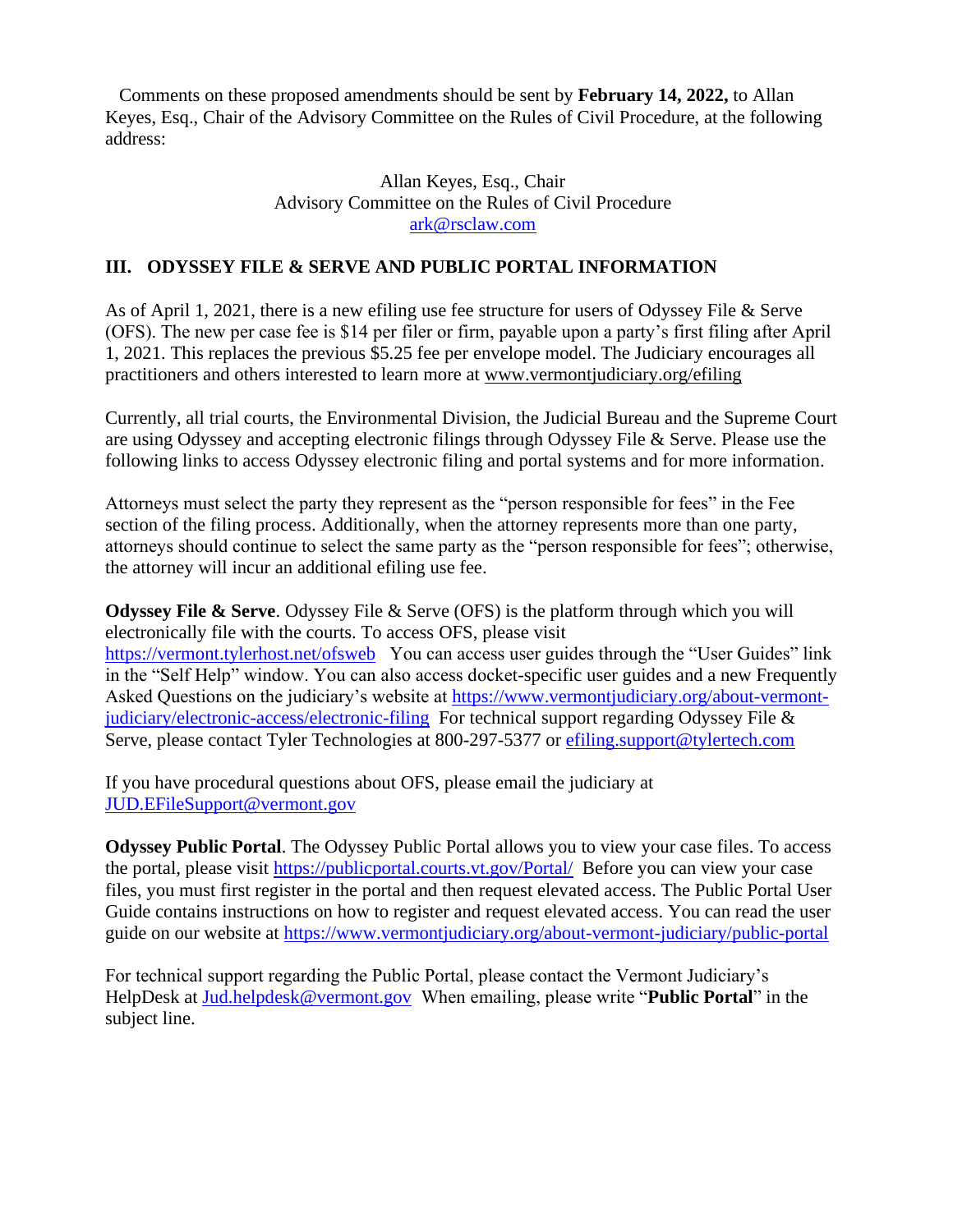## **Efiling Training Opportunities**

**Watch a pre-recorded efiling training webinar from the Vermont Judiciary.** The judiciary's NG-CMS project team recorded a demonstration of how to use Odyssey File & Serve that you can view here: [https://www.youtube.com/watch?v=ke2ouMDK4VQ&feature=emb\\_title](https://www.youtube.com/watch?v=ke2ouMDK4VQ&feature=emb_title)

**Practice setting up your firm and submitting filings.** For hands on practice, you can create your firm, register users, and begin filing practice cases in the Vermont "**Stage**" environment. Be sure that the web address includes the word "stage" [\(https://vermont-stage.tylerhost.net/ofsweb\)](https://vermont-stage.tylerhost.net/ofsweb). The Stage environment is available any time. Please note that submissions will only be reviewed periodically, so you may not get a timely response on whether your practice submissions have been accepted. The Stage environment is available now only for familiarity and direct hands-on experience and is not a substitute for registering on the actual efiling site when you are ready.

## **V. FILING OF EXHIBITS**

Per the 2020 Vermont Rules for Electronic Filing, all electronically filed documents (including exhibit lists and exhibits) must be submitted in PDF format. It is recommended that the exhibit list be filed in Odyssey File & Serve (OFS) as a "Lead Document" and that any PDF exhibits be filed as attachments to that exhibit list.

Multimedia files that cannot be converted to PDF format should be submitted by nonelectronic means on a CD, DVD, or USB flash drive (aka thumb drive) and can be mailed or delivered to the court. It is recommended that filers indicate this on the exhibit list being filed in OFS. Please note that while the courts are equipped to view common multimedia formats (such as .mp3, .mp4, .mpeg, .mov, .wmv files), the filer will have to provide compatible player software if an exhibit is in a proprietary multimedia format.

Finally, please remember that regardless of how an exhibit is filed, it is the filer's responsibility during a hearing to present the exhibits. During remote hearings, this means the filer must either assure that all witnesses have been provided with the marked exhibits in advance and have them available to view; or be able to share his or her screen to allow all participants to view the exhibit. If the exhibit is a video or audio file, the litigant must be prepared to play it during the hearing.

# **VI. MISCELLANEOUS**

### *a. Court Forms*

Court forms are constantly being updated. Please refer to the judiciary website for the most upto-date forms,<https://www.vermontjudiciary.org/court-forms>

Please use the link below to report any form question, concern or issue <http://www.vermontjudiciary.org/website-feedback-form> or you can access our Website Feedback program at the bottom of each web page.

*b. Obligation under A.O. 41*

Attorneys are reminded that an "attorney must report to the State Court Administrator within thirty days any change of the office mailing or electronic mail address" and that "[n]otice sent to a